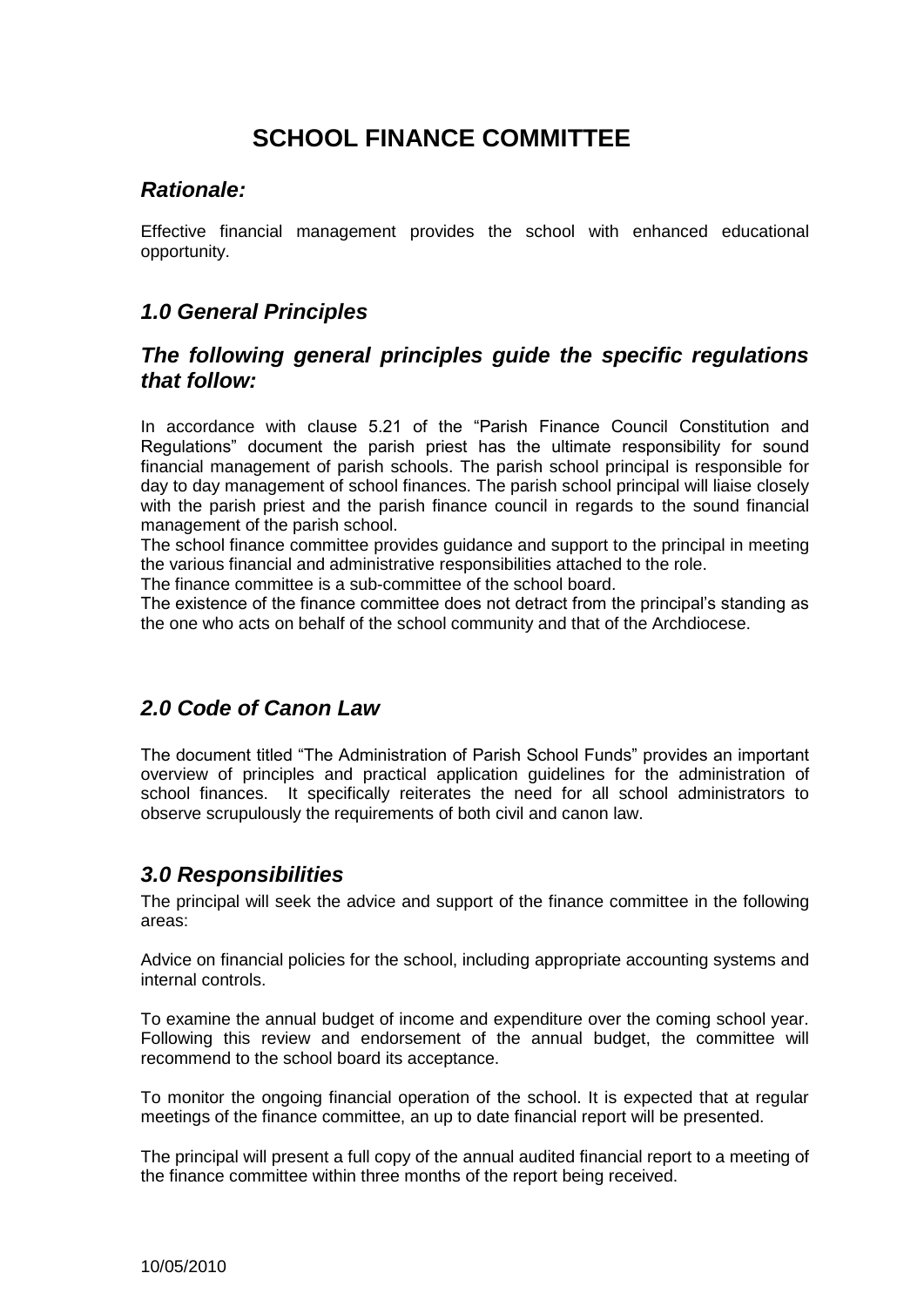On presentation of the audit report as per clause 3.4, the committee's responsibility is to review this annual financial report and recommend to the school board its acceptance.

To assist the principal with any reports to the school community on the financial situation of the school.

To assist the principal in the establishment of school tuition fees and levies. The committee's responsibility is that following endorsement of the level of fees, it will recommend acceptance of such fee structures by the school board.

To assist the principal in arranging adequate insurance coverage for the school through Catholic Church Insurances.

To advise and endorse all long term borrowings of the school from the Archdiocesan Development Fund.

To present recommendations regarding financial management of the school.

The finance committee will recommend to the school board the appointment of the external auditor for the audit of the school's finances for the ensuing financial year.

To assist the principal in the review of financing of major capital proposals.

To assist the principal in the periodical review of outstanding fees and levies owing to the school by students and families. The principal will seek the endorsement of the finance committee prior to any legal action being initiated in regards to the recovery of outstanding fees and levies.

#### *4.0 Membership*

4.1 Membership of the school finance committee would normally consist of:

Parish priest or their nominee.

**Principal** 

A representative from the school community

At least one school board member. The board has the power to invite additional persons (and not only members of the board) who have expertise in financial matters to membership of the committee.

4.2 The chair of the committee would normally be either the school community member or the member representing the Board.

### *5.0 Eligibility*

All members are to be honest, known for their integrity, committed to the ethos of catholic education, and to possess a sound grasp of business affairs, and be of proven ability.

Ineligible to be members are persons who are related to the principal, parish priest, school finance representative or any other member of the committee or those who have a potential conflict of interest in relation to the financial operations of the school.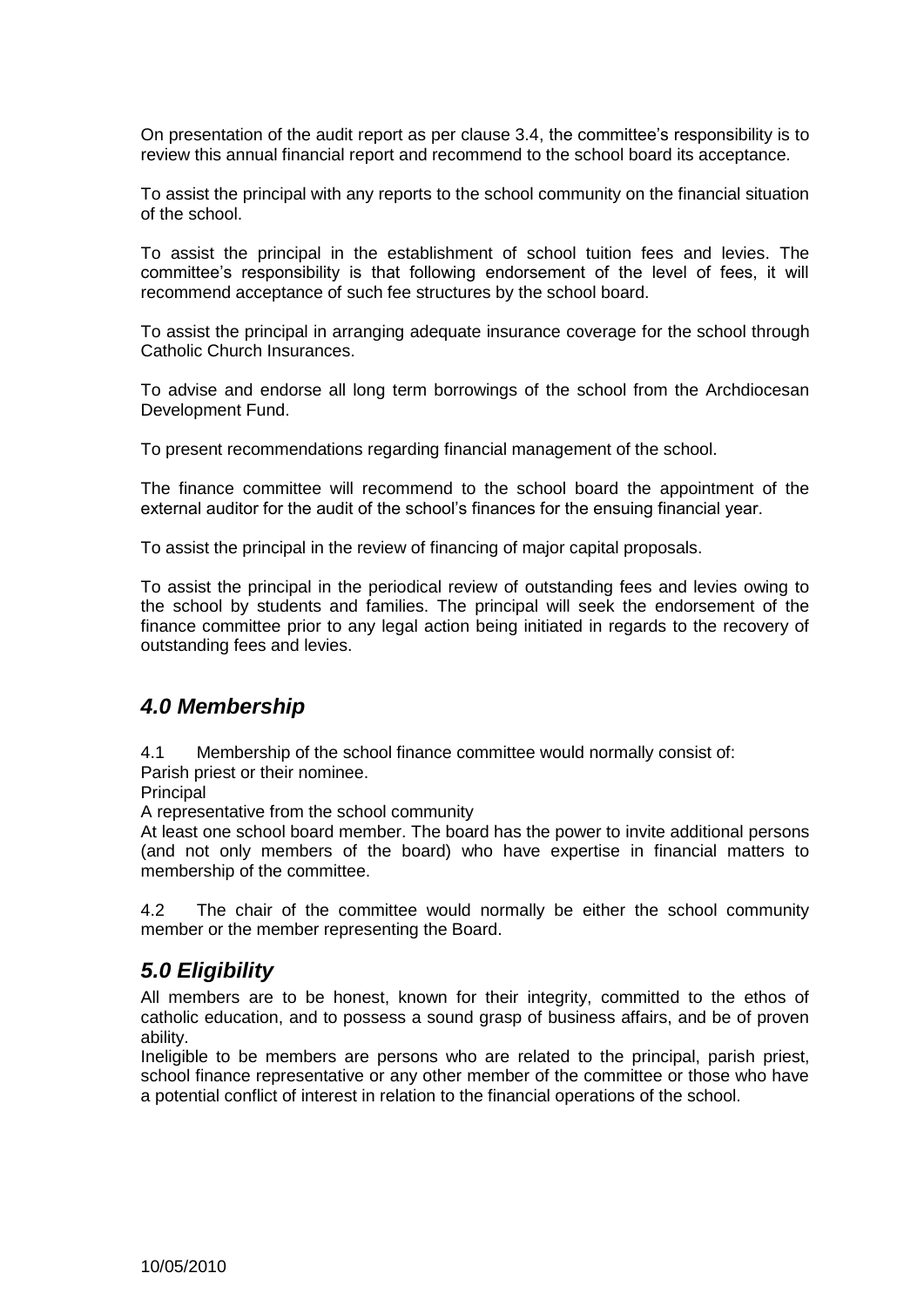# *6.0 Term*

Membership to the committee of the principal, parish priest continues whilst they occupy these positions.

The period of appointment for all other members of the committee shall be three years. Members may be re-elected or re-appointed for a second term but it is recommended that some change in the membership of the committee is to take place every three years.

### *7.0 Meetings*

The committee should meet at least once per term.

A quorum shall consist of the principal plus at least 2 other members.

The chairperson in conjunction with the principal or their delegate shall prepare an agenda for each meeting.

One member of the committee is to act as secretary and shall be responsible for keeping minutes of the meeting.

On acceptance of the minutes of the previous meeting the chairperson is to sign and date minutes as a true record of the meeting.

Secretary to maintain a file storing the original version of the signed minutes of previous meetings of the finance committee. This file should be brought to each meeting of the finance committee.

# *8.0 Financial Timelines*

Through out the school year key financial requirements that require finance committee endorsement must be tabled in a timely manner. These include:

| July      | Discussion of budget parameters for the next school year. |
|-----------|-----------------------------------------------------------|
| September | Draft budget for next school year presented               |
| March     | Review of budget for year, based on final enrolments      |

The finance committee would review the above and endorse its acceptance to the school board.

#### **Glossary of terms**

Financial Reports A basic set of financial reports should be presented at each finance committee meeting. These would include:

A summary of income and expenditure statement for the period A balance sheet A report on outstanding tuition fees and levies A report on current loan position

Additional reports and analysis may be presented as requested by the committee or determined by the principal.